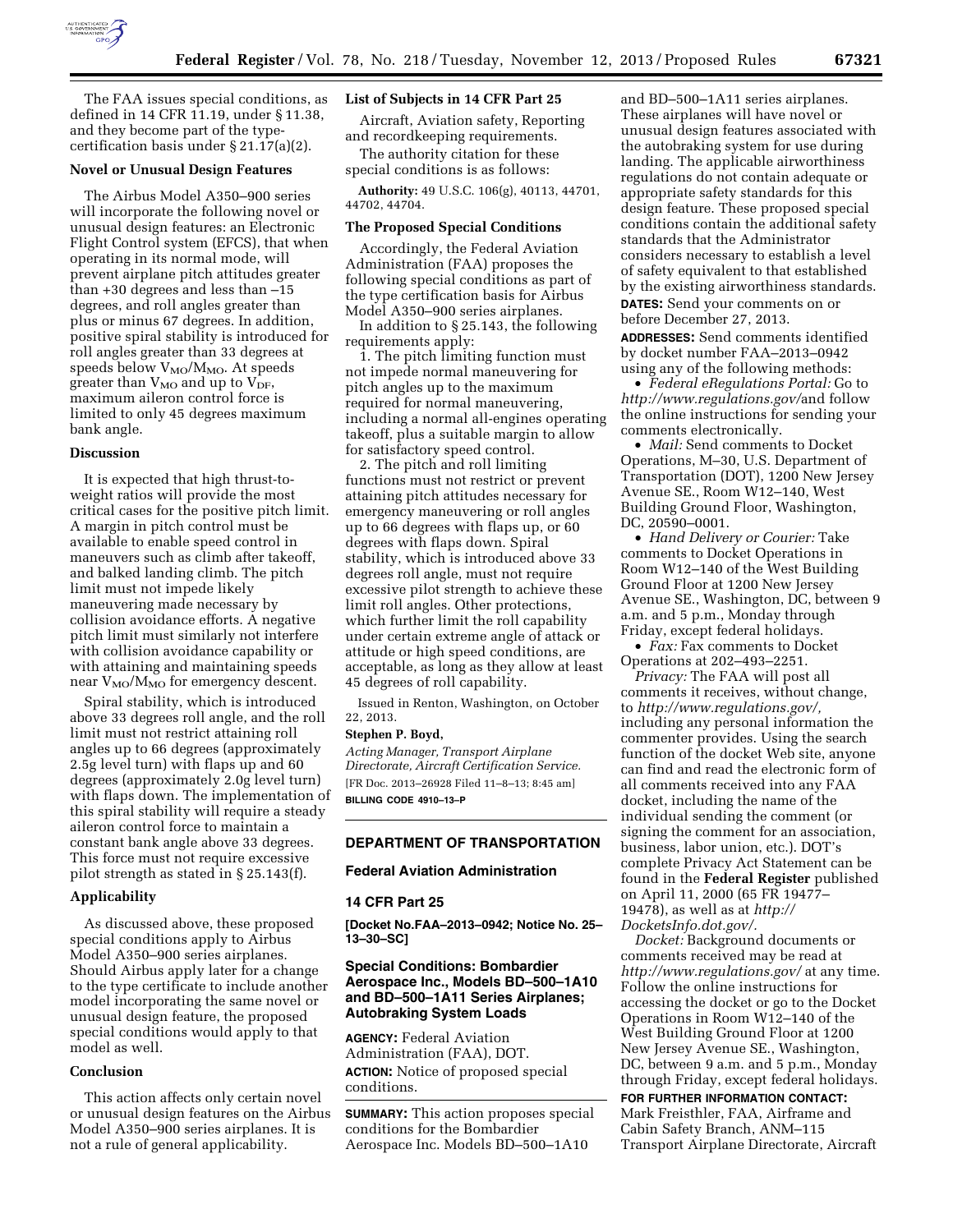Certification Service, 1601 Lind Avenue SW., Renton, Washington, 98057–3356; telephone 425–227–1119; facsimile 425–227–1232.

# **SUPPLEMENTARY INFORMATION:**

### **Comments Invited**

We invite interested people to take part in this rulemaking by sending written comments, data, or views. The most helpful comments reference a specific portion of the special conditions, explain the reason for any recommended change, and include supporting data.

We will consider all comments we receive on or before the closing date for comments. We may change these special conditions based on the comments we receive.

### **Background**

On December 10, 2009, Bombardier Inc. applied for a type certificate for their new Models BD–500–1A10 and BD–500–1A11 series airplanes (hereafter collectively referred to as ''C-series''). The C-series airplanes are swept-wing monoplanes with a pressurized cabin. They share an identical supplier base and significant common design elements. The fuselage is an aluminum alloy material, blended double-bubble design, sized for nominal 5-abreast seating. Each airplane's powerplant consists of two under wing Pratt and Whitney PW1524G ultra-high bypass, geared turbofan engines. Flight controls are fly-by-wire systems with two passive/uncoupled side sticks. Avionics include five landscape primary cockpit displays. The dimensions of the airplanes encompass a wingspan of 115 feet; a height of 37.75 feet; and a length of 114.75 feet for the Model BD–500– 1A10 and 127 feet for the Model BD– 500–1A11. Passenger capacity is designated as 110 for the Model BD– 500–1A10 and 125 for the Model BD– 500–1A11. Maximum takeoff weight is 131,000 pounds for the Model BD–500– 1A10 and 144,000 pounds for the Model BD–500–1A11. Maximum takeoff thrust is 21,000 pounds for the Model BD– 500–1A10 and 23,300 pounds for the Model BD–500–1A11. Range is 3,394 miles (5,463 kilometres) for both models of airplanes. Maximum operating altitude is 41,000 feet for both models of airplanes.

### **Type Certification Basis**

Under the provisions of Title 14, Code of Federal Regulations (14 CFR) 21.17, Bombardier Inc. must show that the Cseries airplanes meet the applicable provisions of part 25 as amended by Amendments 25–1 through 25–129.

If the Administrator finds that the applicable airworthiness regulations (i.e., 14 CFR part 25) do not contain adequate or appropriate safety standards for the C-series airplanes because of a novel or unusual design feature, special conditions are prescribed under the provisions of § 21.16.

Special conditions are initially applicable to the model for which they are issued. Should the type certificate for that model be amended later to include any other model that incorporates the same or similar novel or unusual design feature, the special conditions would also apply to the other model under § 21.101.

In addition to the applicable airworthiness regulations and special conditions, the C-series airplanes must comply with the fuel vent and exhaust emission requirements of 14 CFR part 34 and the noise certification requirements of 14 CFR part 36, and the FAA must issue a finding of regulatory adequacy under § 611 of Public Law 92– 574, the ''Noise Control Act of 1972.''

The FAA issues special conditions, as defined in 14 CFR 11.19, in accordance with § 11.38, and they become part of the type certification basis under § 21.17(a)(2).

### **Novel or Unusual Design Features**

The C-series airplanes will incorporate the following novel or unusual design features: The C-series airplanes possess an autobrake system. This is a pilot-selectable function that allows earlier maximum braking at landing without pilot pedal input. When the autobrake system is armed before landing, it automatically commands maximum braking at main wheels touchdown. Normal procedures remain unchanged and call for manual braking after nose wheel touchdown.

### **Discussion**

Section 25.493 addresses braked roll loads but does not contain a specific ''pitchover'' requirement addressing the loading on the nose gear, the nose gear surrounding structure, and the forward fuselage. Moreover, § 25.493 specifies airplane attitudes in accordance with figure 6 of appendix A to part 25, which are level landing attitudes. For airplanes with traditional braking systems, the current ground load requirements are considered adequate for the design of the nose gear and airframe structure. However, the C-Series airplane autobrake system, which could apply maximum braking at the main wheels with the airplane in a tail-down attitude well before the nose touches down, will cause a high nose gear sink rate and

potentially higher gear and airframe loads.

Part 25 does not contain adequate requirements to address the potentially higher structural loads that could result from this type of braking system. In addition, the effects on fatigue covered by § 25.571 also need to be considered. Therefore, FAA has determined that additional airworthiness standards are needed for the certification of this unusual design feature. These special conditions propose airworthiness standards for the certification of the Cseries airplanes with an autobrake system.

#### **Applicability**

As discussed above, these special conditions are applicable to the Models BD–500–1A10 and BD–500–1A11 series airplanes. Should Bombardier Inc. apply at a later date for a change to the type certificate to include another model incorporating the same novel or unusual design feature, the special conditions would apply to that model as well.

### **Conclusion**

This action affects only certain novel or unusual design features on one series of airplanes. It is not a rule of general applicability.

#### **List of Subjects in 14 CFR Part 25**

Aircraft, Aviation safety, Reporting and recordkeeping requirements.

The authority citation for these special conditions is as follows:

**Authority:** 49 U.S.C. 106(g), 40113, 44701, 44702, 44704.

#### **The Proposed Special Conditions**

Accordingly, the Federal Aviation Administration (FAA) proposes the following special conditions as part of the type certification basis for Bombardier Inc. Models BD–500–1A10 and BD–500–1A11 series airplanes.

### **Autobraking System Loads**

A landing pitchover condition must be addressed that takes into account the effect of the autobrake system. The airplane is assumed to be at the design maximum landing weight, or at the maximum weight allowed with the autobrake system on. The airplane is assumed to land in a tail-down attitude at the speeds defined by § 25.481. Following main gear contact, the airplane is assumed to rotate about the main gear wheels at the highest pitch rate generated by the autobrake system. This is considered a limit load condition from which ultimate loads must also be determined. Loads must be determined for a critical fuel and payload distribution and centers of